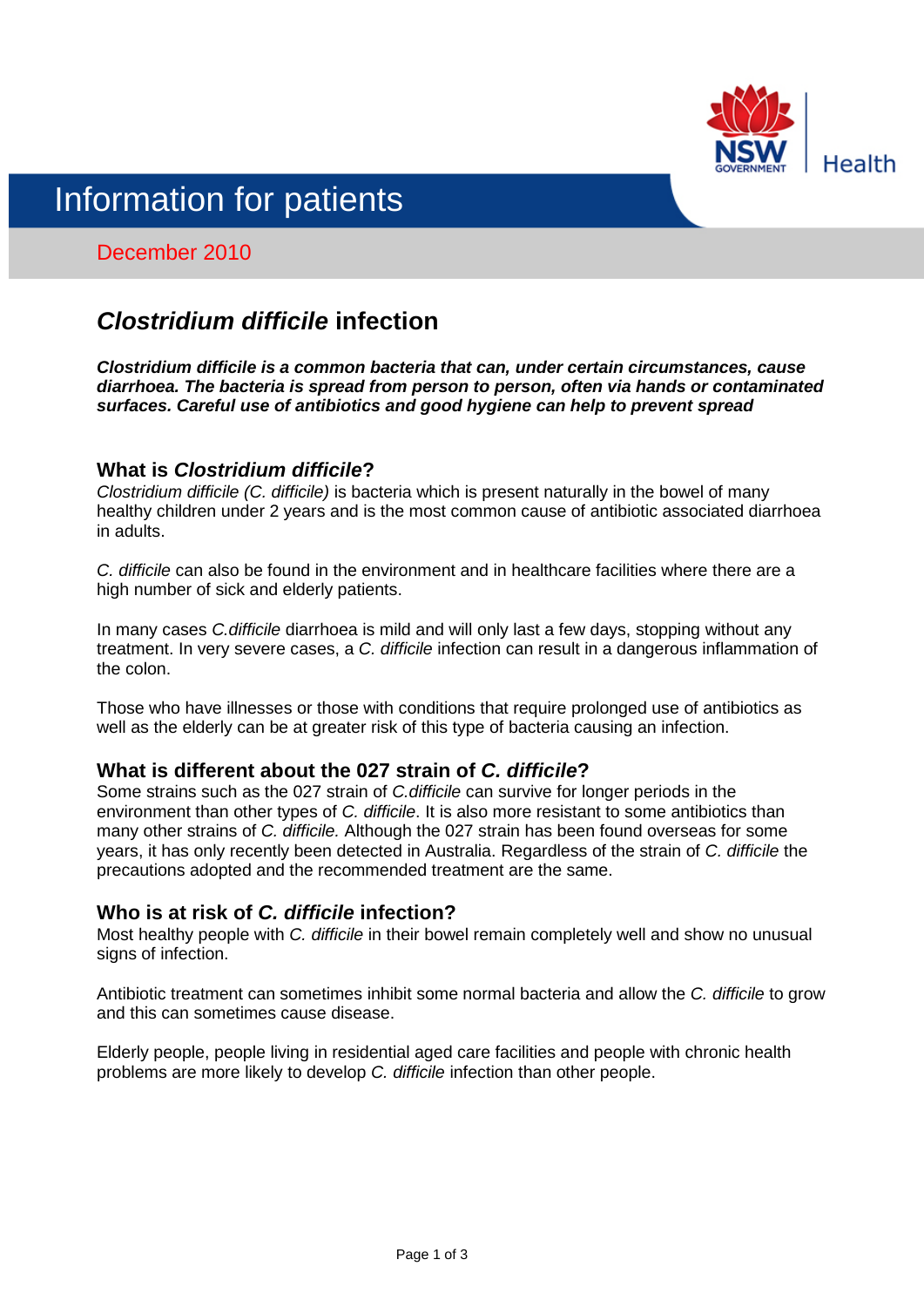# **How do I know if I am infected with** *C. difficile***?**

The symptoms of *C. difficile* infection include

- Watery diarrhoea
- Fever
- Loss of appetite
- Nausea
- Abdominal pain or tenderness

A sample of your faeces will be taken and sent to a laboratory to see if you are infected with *C. difficile*.

#### **What treatment will I receive for** *C. difficile* **infection?**

In many cases the infection is mild and will only last a few days. Diarrhoea often stops without any treatment for *C. difficile*.

In some cases diarrhoea can last for several weeks. In some cases it may be necessary to treat the infection with different antibiotics to kill the *C. difficile* bacteria.

In very severe cases, a *C. difficile* infection can result in a dangerous inflammation of the colon.

#### **How does** *C. difficile* **spread?**

Like any bacteria that cause diarrhoea, *C. difficile* is spread by the faeces of someone with *C.difficile* even though they may be well.

*C. difficile* can be spread via the hands of people when they come into contact with faeces, skin or other surfaces in their environment, that are contaminated with faecal bacteria from people infected with *C. difficile* and then touch their mouth or nose. *C. difficile* spores can survive for a long time in the environment, on any surface, in toilet areas and on clothing, sheets, towels and furniture.

#### **How will I be treated if I have** *C. difficile* **infection while I am in hospital?**

You may be placed in a single room or be given your own toilet or commode to prevent the infection spreading to other patients, visitors and healthcare staff.

Healthcare staff will wear gloves and aprons when caring for you to prevent cross infection with other patients. These precautions will continue until 48 hours after the last diarrhoea.

#### **What can hospitals do to help prevent spread of** *C. difficile* **infections?**

When possible patients with *C. difficile* infection will be put in a single room or cared for in certain areas of the hospital.

Healthcare staff will wash their hands with soap and water or alcohol based hand rubs based on the care they are providing, including before putting on and after taking off their gloves and aprons.

Areas prone to being contaminated with *C. difficile*, such as bathrooms and toilets, will be thoroughly cleaned as well as being disinfected with chlorine based disinfectants.